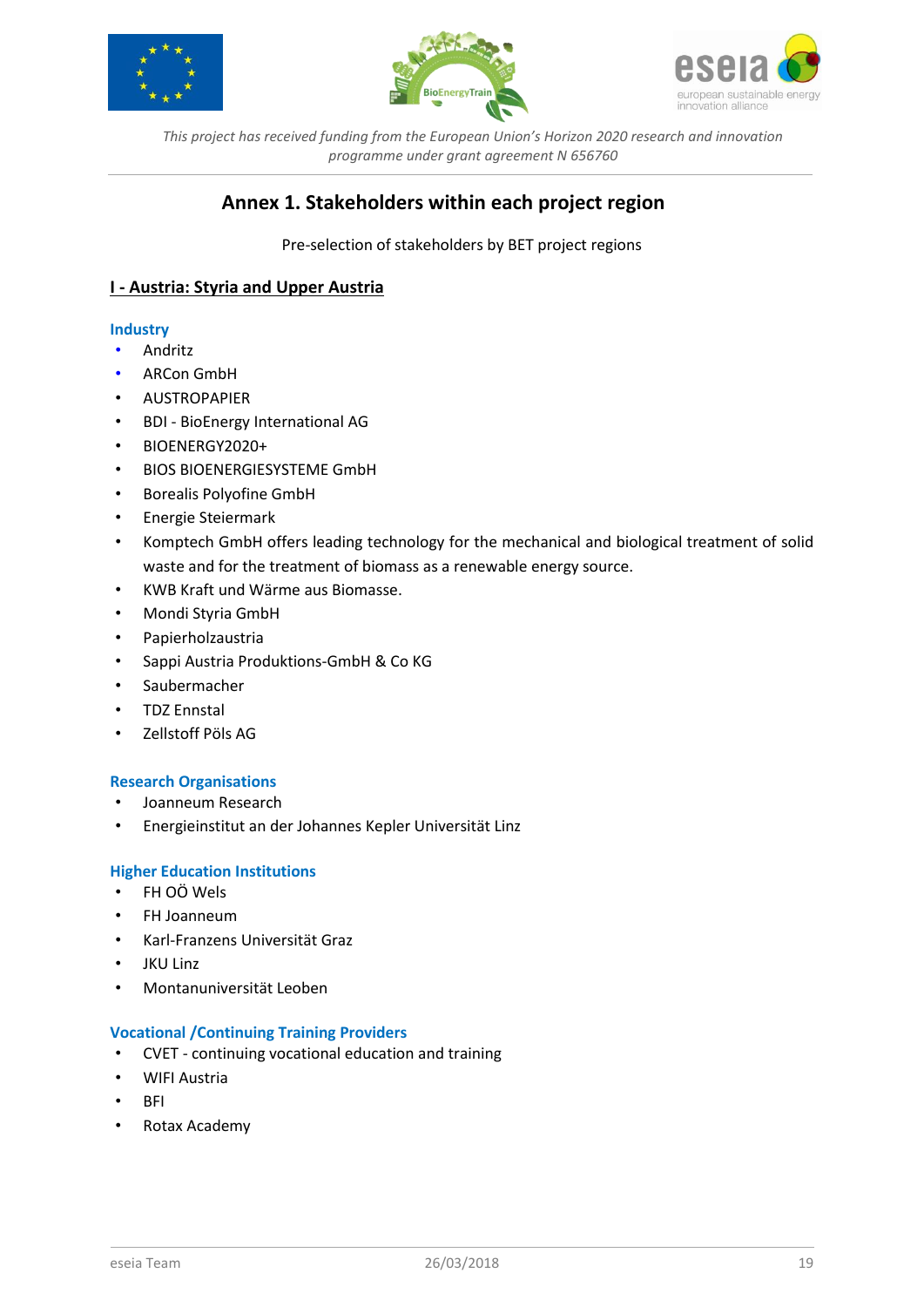





# **II - Germany, Bergische Region**

## **Industry**

- Buderus [\(www.buderus.de](http://www.buderus.de/)), the 'Bosch Thermotechnik GmbH' is dedicated to the development of innovative heating technology.
- Bioflamm GmbH [\(www.bioflamm.de\)](http://www.bioflamm.de/), is a regional company situated in Overath which specializes in environmental engineering.
- AVEA GmbH & Co. KG [\(www.avea.info\)](http://www.avea.info/) is the local waste disposal company.
- ETA Heiztechnik GmbH [\(www.eta.co.at\)](http://www.eta.co.at/), specializes in the manufacture of biomass heating, meaning pellet and wood chip boilers.
- HDG Bavaria GmbH [\(www.hdg-bavaria.com\)](http://www.hdg-bavaria.com/), offers heating systems for wood.
- Holz-Richter GmbH [\(www.holz-richter.de\)](http://www.holz-richter.de/), is a regional wood processing company situated in Lindlar.
- SOLARFOCUS GmbH [\(www.solarfocus.at\)](http://www.solarfocus.at/), is a company which researches, develops, produces and sells solar and environmental technology products. It acts as a full-service provider of systems for private households, commerce and industry.
- Paradigma Deutschland **GmbH** [\(www.paradigma.de\)](http://www.paradigma.de/), is an organization for ecological heating systems.

## **Research Organisations**

- Research alliance :metabolon, a cooperation between the "Bergische waste management association" and the "University of applied sciences Cologne"
- Fraunhofer Umsicht
- Research Center Jülich
- Wuppertal Institut
- AgroHort, Science-to-Business Center, Campus Klein-Altendorf, University of Bonn

## **Higher Education Institutions**

• Technische Hochschule Köln

## **Vocational /Continuing Training Providers**

- The Bergisches Energiekompetenzzentrum
- zdi-Zentrum BeST (Bergisches Schul-Technikum):

## **III - Germany, Hamburg**

#### **Industry**

- BUHCK GmbH
- ETH Umwelttechnik
- Hamburg Wasser (HW)
- Stadtreinigung Hamburg (SRHH)
- Veolia GmbH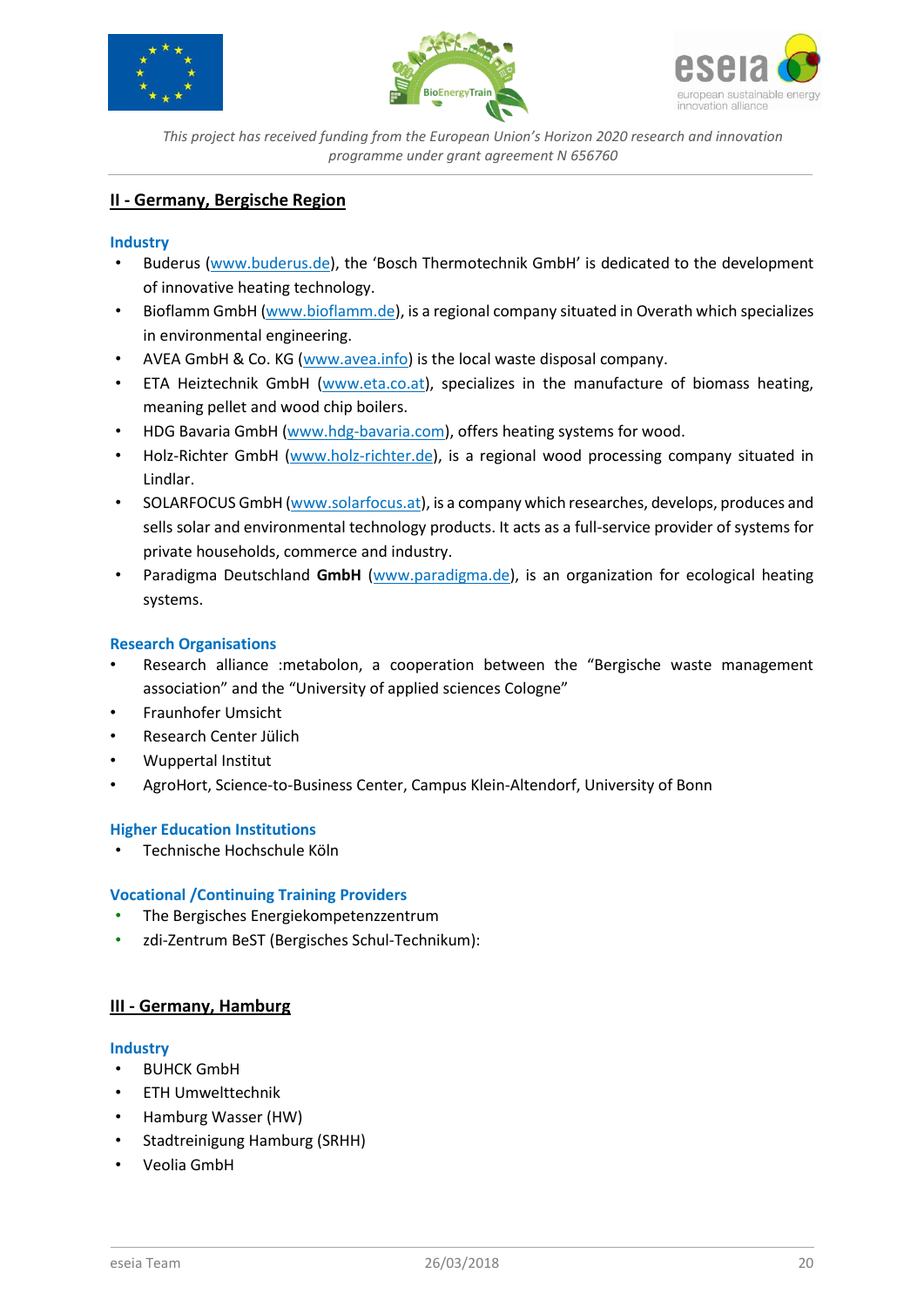





## **Research Organisations**

• Thünen-Institut:

# **Higher Education Institutions**

- Centre of wood science Hamburg University (UHH)
- Hamburg University of Technology (TUHH):
- Hafen City University Hamburg (HCU)[: www.hcu-hamburg.de](https://www.hcu-hamburg.de/)
- Hamburg University of Applied Science (HAW)[: www.haw-hamburg.de](http://www.haw-hamburg.de/)
- Helmut Schmidt University (HSU): University of the Federal Armed Forces Hamburg [www.hsu](http://www.hsu-hh.de/)[hh.de](http://www.hsu-hh.de/)

# **Vocational /Continuing Training Providers**

• TUTECH: **[www.tutech.de](http://www.tutech.de/)**

# **IV - Portugal: Lisbon Region**

#### **Industry**

- Algar: Company responsible for the waste treatment in Algarve region [\(www.algar.com.pt\)](http://www.algar.com.pt/)
- AmarSul: Company responsible for the waste treatment in the south of Lisbon area [\(www.amarsul.pt\)](http://www.amarsul.pt/)
- ANPROMIS Associação Nacional de Produtores de milho e Sorgo Corn Growers Association: National association of corn farmers, one of the major farmers association in Portugal [\(www.anpromis.pt\)](http://www.anpromis.pt/)
- ANPEB Associação nacional de pellets energéticos de biomass Pellet Producers Association: National association of industrial pellets producers [\(www.anpeb.pt\)](http://www.anpeb.pt/)
- APPB Associação Portuguesa de Produtores de Biocombustiveis Biofuels Producers Association: National association of biofuels (mostly biodiesel) producers [\(www.appb.pt\)](http://www.appb.pt/)
- CELPA Associação da Indústria Papeleira- Pulp and Paper Industrial Association: National association of pulp and paper mills [\(www.celpa.pt\)](http://www.celpa.pt/).
- FIPA Federação das industrias Portuguesas Alimentares Agro-food Industrial Association: The major National association of agro-food companies [\(www.fipa.pt\)](http://www.fipa.pt/)

## **Research Organisations**

- LNEG National Laboratory for Energy and Geology [\(www.lneg.pt\)](http://www.lneg.pt/)
- INIAV National Institute for Agriculture and Veterinary Research [\(www.iniav.pt\)](http://www.iniav.pt/)
- CEBAL-Alentejo's Center for Agriculture and Agro-food Biotechnological Research [\(www.cebal.pt\)](http://www.cebal.pt/)
- ITQB Chemical and Biotechnological Technology Institute[\(www.itqb.unl.pt\)](http://www.itqb.unl.pt/)

## **Higher Education Institutions**

- Technical University of Lisbon
- Universidade NOVA de Lisboa
- Ulisboa Unviersity of Lisbon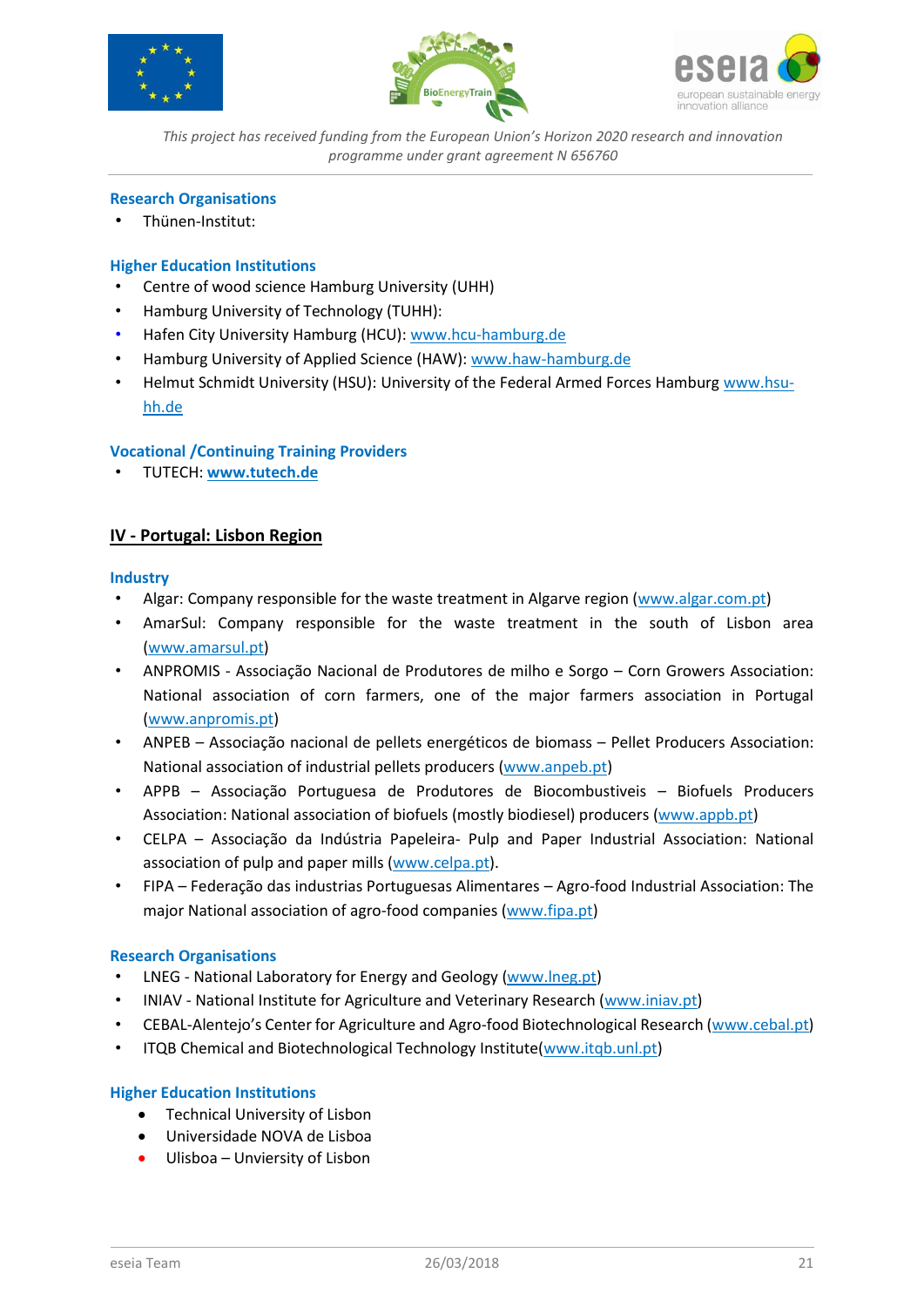





# **Vocational /Continuing Training Providers**

- New University of Lisbon (Faculdade de Ciência e Tecnologia da Universidade Nova de Lisboa)
- Lisbon University Technical School (Universidade de Lisboa, Instituto Superior Técnico)
- Portalegre Polytechnic School (Instituto Politécnico de Portalegre)
- SIADEB IberoAmerican Society for the Development of Biorefineries [\(www.siadeb.org\)](http://www.siadeb.org/)
- SPQ Chemistry Portuguese Society (Sociedade Portuguesa de Química)
- SPB Biochemical Portuguese Society (Sociedade Portuguesa de Bioquímica)

# **V - Romania: Centru Region**

#### **Industry**

- Ariadne
- ASIMCOV
- Association of ESCO type Energy Services Companies in Romania
- Erpek Ind Srl
- GOSCOM:
- Green Building & Development Cluster
- ISPE Institute for Studies and Power Engineering
- Kontrastwege SRL
- Renerg Cluster
- TEGA
- **TREFOREX**

## **Research Organisations**

- National Institute of Research Development for Machines and Installations Designed to Agriculture and Food Industry – INMA.
- National Research and Development Institute for Energy ICEMENERG Bucharest.
- Romanian Academy's Centre for Organic Chemistry.

## **Higher Education Institutions**

- Babeș-Bolyai University, Sfantu Gheorghe Extension
- Polytechnic University of Bucharest
- Sapientia Hungarian University of Transilvania
- Transilvania University of Brasov
- University of Bucharest, Faculty of Chemistry

#### **Vocational /Continuing Education Providers**

- German Economic Club, German Professional School Kronstadt
- ISPE Institute for Studies and Power Engineering
- Puskas Tivadar Vocational High-School
- Romanian Academy's Centre for Organic Chemistry
- Romanian Academy's Institute For Economic Forecasting